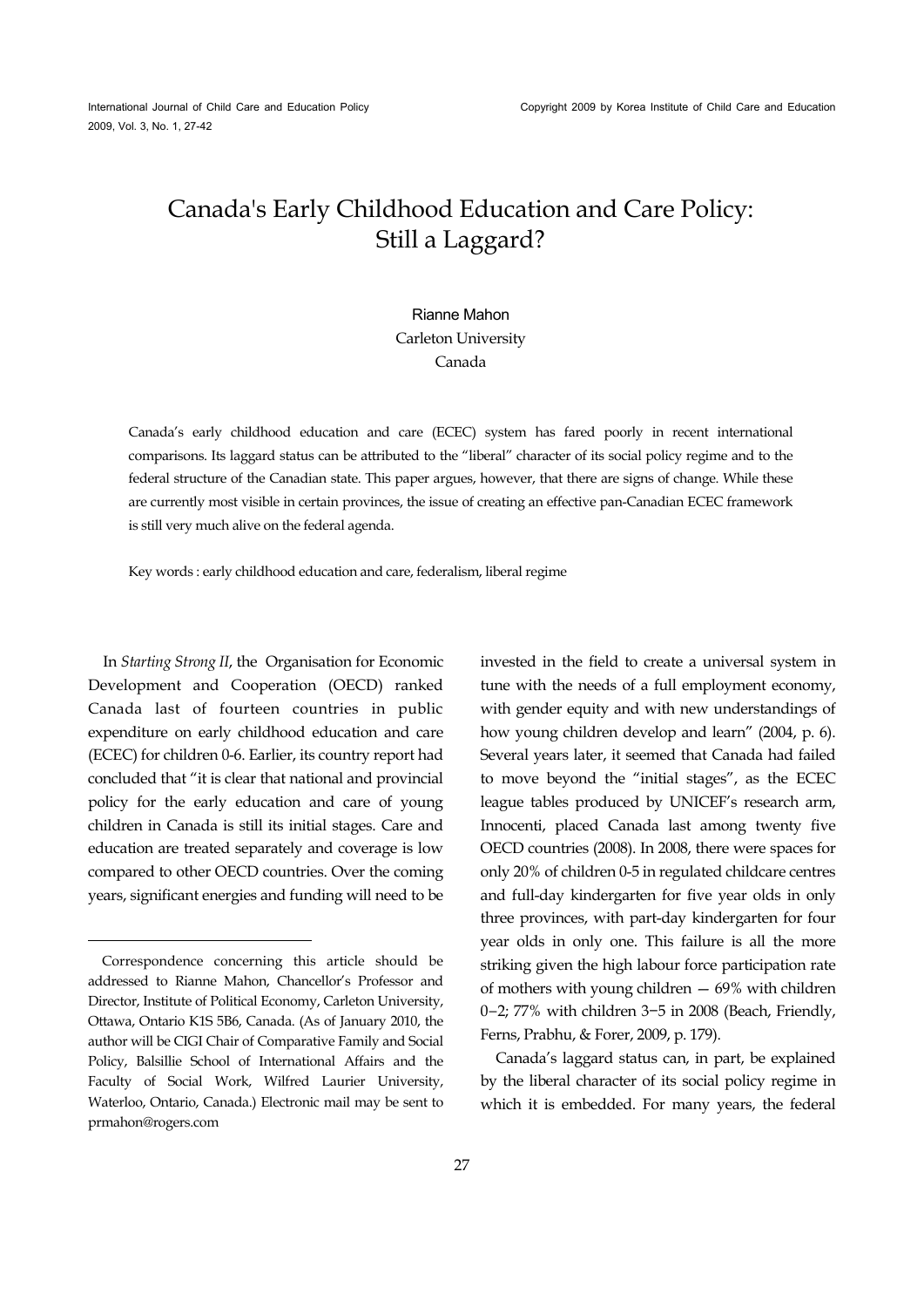governments' primary support was of a residual character, targeting low income families, with the rest largely left to purchase what care they could on the market. Moving forward has been further complicated by the fact that official jurisdiction lies in the hands of the provinces and territories. The combination of a liberal, market-orientation and federalism does not provide a sufficient explanation for Canada's laggard status, however. The federal government has previously demonstrated an ability to establish pan-Canadian standards within another important area (health care) of provincial jurisdiction. More broadly, other countries with market-oriented social policy regimes -- notably New Zealand, the United Kingdom and Korea -- have exhibited sufficient capacity to act, gaining a middle rank on UNICEF's scale. These examples demonstrate that "regimes" do not have a life of their own: they can be altered and even transformed by a combination of structural pressures (e.g., rising women's labour force participation rates, demographics); evidence-based knowledge of the importance of ECEC not only to facilitate the reconciliation of work and family life but also to human capital formation; and political activity highlighting the significance of both.

As we shall see, all three factors have been generating pressure to develop an adequate pan-Canadian ECEC policy since the 1980s. In fact, the country report noted that at the time of the OECD team's visit, federal-provincial bilateral agreements then being concluded promised to provide a clearer focus on child development and learning (2004, pp. 5- 6). Unlike Korea (Peng, 2009), however, the consensus did not extend to the Conservative Party, then in opposition. When the latter formed a new government in January 2006, one of its first acts was to announce the termination of the agreements. As a result federal funding dropped from a high of \$950 million in 2006-2007 to \$600 million in the subsequent two years (Beach et al., 2009, p. xxii).

The next section begins with an overview of Canada's liberal social policy regime and then

reviews federal involvement in ECEC, with particular emphasis on the most recent decade. This will be followed by a review of provincial ECEC programs, ending with a more detailed discussion of the most promising of these, that adopted by the government of Quebec in 1997. The last section reflects on current issues and initiatives, primarily at the provincial scale. The article concludes with an assessment of prospects for moving beyond the "initial stage" to develop an adequate pan-Canadian ECEC system.

# **Canada's Liberal Social Policy Regime: The Federal Government's Role**

Canada clearly belongs to the liberal family of social policy regimes (Esping-Andersen, 1999) and the liberal stamp is clearly evident in the federal government's involvement in ECEC. Yet liberal regimes admit for considerable variety across time and space (O'Connor, Orloff, & Shaver, 1999; Myles, 1998). Classic liberalism, with its strong pro-market bias, favours a residual approach to social intervention, while the social liberalism that informed social policy in the Keynesian era was open to a more positive state role, with the aim of supporting the development of individual capacities. Assumptions about gender relations also influence the way liberal principles are translated into policy. Thus while postwar liberalism may have involved the expansion of social programs reaching the whole population, it was also oriented to sustaining, to a greater or lesser extent, the male breadwinner/female caregiver family form. By the 1970s, women's rising labour force participation rates, made salient by the emergence of second-wave feminism, began to challenge the latter assumption, opening the way for more active interventions in support of the adult earner family, including childcare (Prentice, 1993).

These patterns are clearly visible in Canada's social policy regime. Thus the Canadian government embraced a modest version of the Keynesian-welfare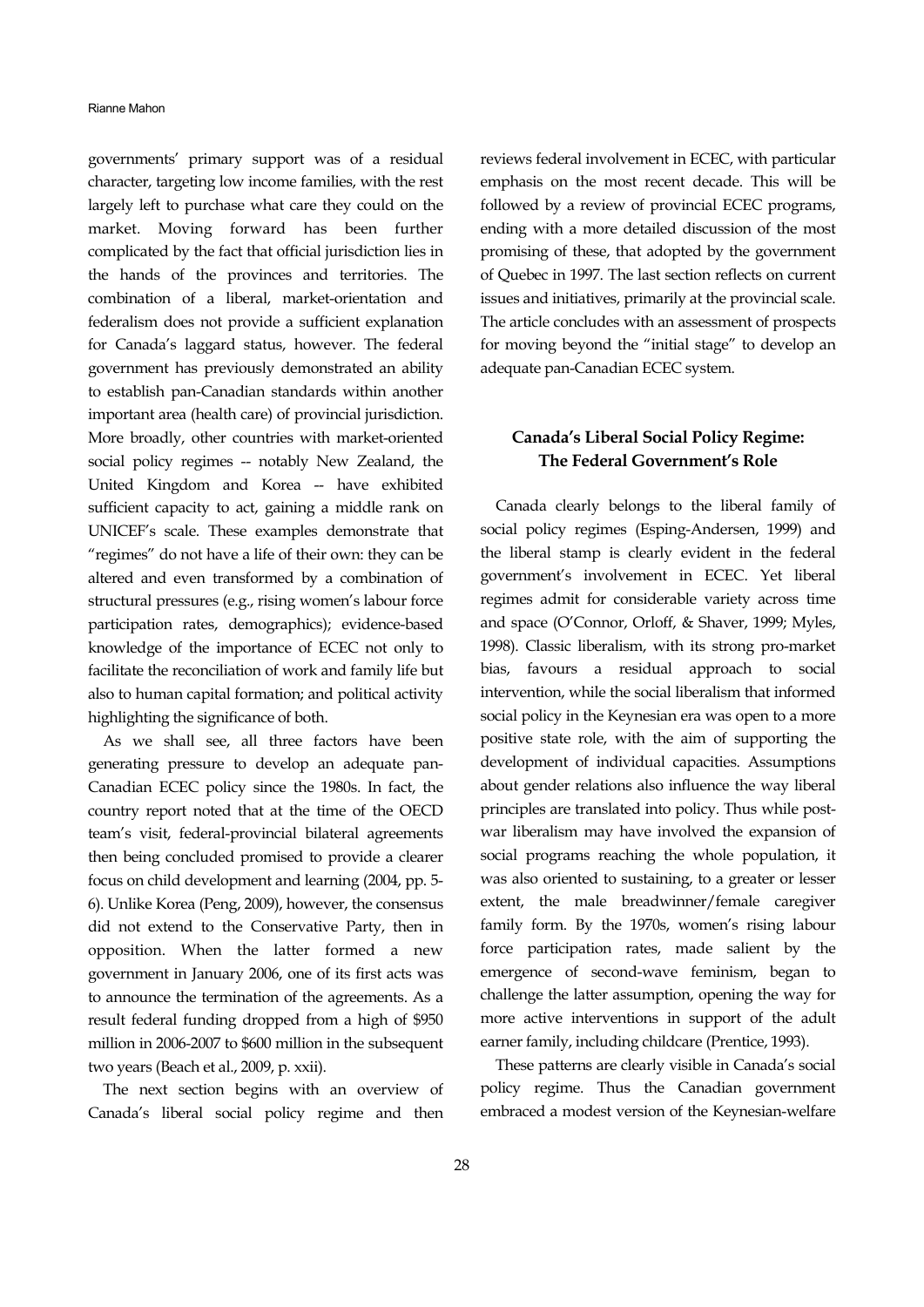state in the post-war period. At the same time, while the federal government withdrew its support for childcare (begun during the war), it introduced a universal family allowance along with other measures to support the male breadwinner/female caregiver family. As part of the continuing development of a pan-Canadian welfare regime, in 1966 the Canada Assistance Plan (CAP) was enacted, making federal funds available for the first time for the support of lone mothers.<sup>1</sup> In recognising their "right to care", however, the federal government also nodded in the direction of their "right to choose" employment by opening the possibility of federal contributions, on a 50-50 basis with the provinces, to subsidised childcare. These arrangements institutionalised the classical liberal view that childcare was a residual "welfare" service, targeted at those in financial or "moral" need. CAP funds did not, moreover, mark the start of a truly national childcare program. There was no obligation on provinces to develop childcare support programs. Although CAP did provide some broad regulations should a province decide to participate, it also left it to them to determine the number of childcare spaces to subsidise, eligibility rules and levels of subsidy. As a result, the levels of regulated childcare provision vary substantially across the country.

Childcare's status as a residual service was soon contested in the name of women's equality. The Royal Commission on the Status of Women (1967−1970), called for a national daycare act, in recognition that all women needed access to childcare if they were to enjoy equal opportunity to men. Although the recommendations came at a time that seemed ripe for major policy innovation, $2$  the femocrats within the federal bureaucracy faced stiff opposition. Thus childcare remained in CAP, albeit with some modest revisions: the provinces were given a new, less intrusive, option (an income test) for determining need and those choosing the new option could also cost-share operating costs — but only for non-profit providers. The range of potential eligibility was also

widened, though this was limited to families earning less than the provincial average.

By the mid-1980s gender equality had become an important part of national political discourse, providing an important opening for childcare advocates. The Abella Commission on Employment Equity (1984) gave the demand for universal childcare a new prominence at the federal scale, which was reinforced that same year by the appointment of the Cooke Task Force on Childcare. Feminist issues were also highlighted in the 1984 election. Childcare advocates also seemed well placed to take advantage of this opening, having recently developed pan-Canadian organization — the Canadian Day Care Advocacy Association (CDCAA).

The situation changed, however, when the Conservative party won the 1984 federal election. The party came to office with a neo-liberal agenda combined with elements of social conservatism, especially with regard to gender relations. It not only eschewed the "interventionist" economic policies pursued by previous Liberal government and aimed to eliminate universal social programs, including the family allowance, but it also promised to promote "family values" (Teghtsoonian, 1993). Without waiting for the Cooke task force report, the new government organized its own cross-Canada hearings on childcare. Although the CDCAA and their allies in women's organizations, trade unions and other progressive social movements managed to dominate the hearings, the Conservatives introduced a Childcare Act reflecting its particular agenda. Thus, for the first time, a ceiling was to be imposed on federal contributions. The Act would also have made operating funds available to commercial as well as non-profit operations, a move opposed by the childcare advocates and their allies. While the Act was allowed to die on the books when the 1988 election was called, the government did however establish a refundable Child Tax Credit, providing tax relief for traditional male breadwinner families and Child Care Initiatives, a program providing funding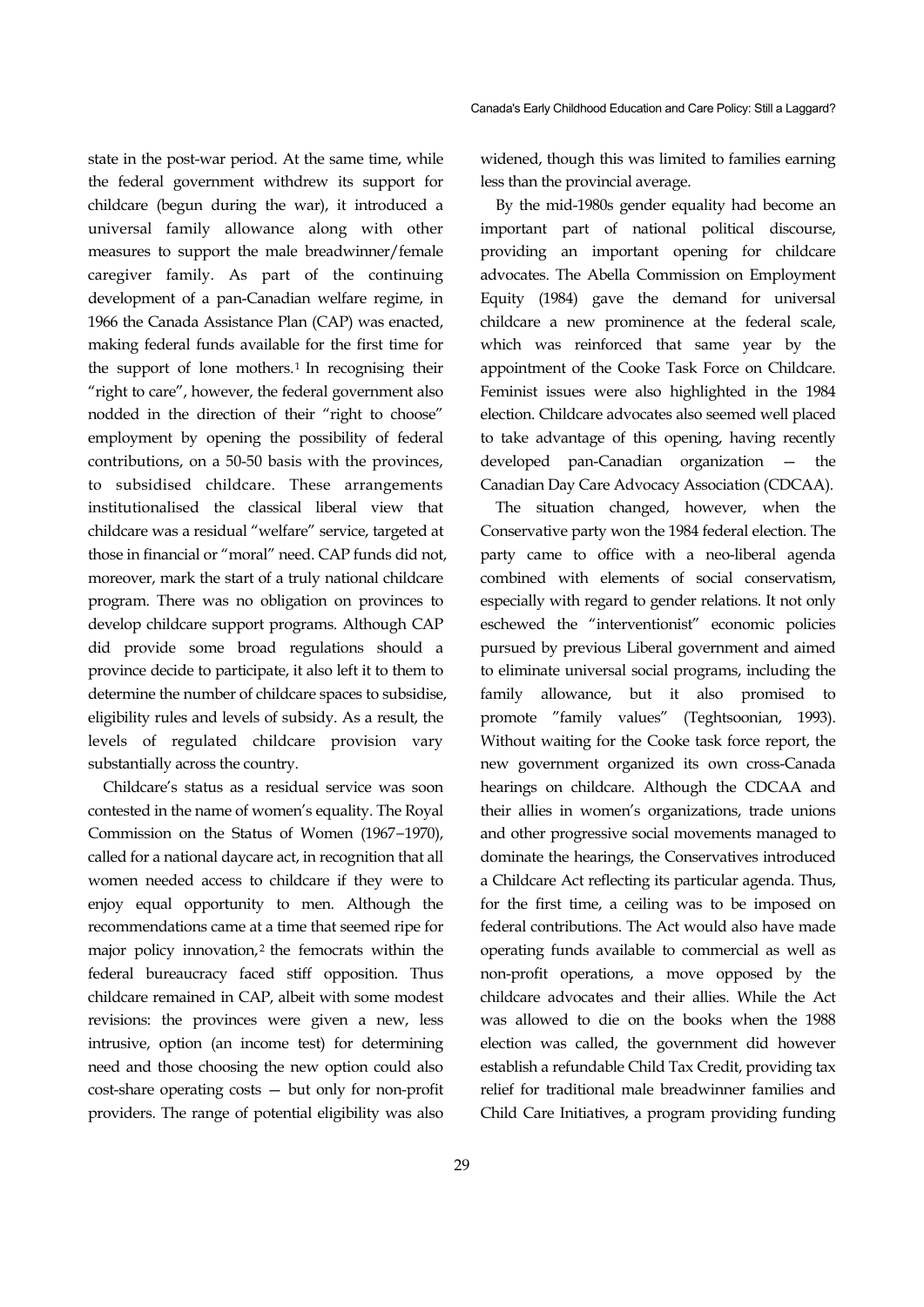for research and development.

A new opportunity appeared in 1993 when the Liberal party featured childcare prominently in its "Red Book" of election promises. Following a Liberal victory, a sympathetic minister was appointed to the department responsible for CAP. Once again, however, these openings were to prove disappointing with the government's turn toward fiscal austerity. In social policy terms, this meant an increased emphasis on "activating" social assistance recipients, including lone parents (Bashevkin, 2002). All talk of universality was abandoned as targeted programs were seen to offer the best "value for money." The political field had altered too. Gender equality and other values that had held such a prominent place in the 1970s and 1980s, were replaced by a singular focus on the child (McKeen, 2003). Moreover, the advocacy community had been severely wounded by cuts to core funding initiated by the Conservatives and deepened by the Liberals.

This policy shift is often seen as "neo-liberal", and certainly the Liberal government's policies initially fit the mould. Childcare resumed its residual character, this time as a support for the "activation" of lone parents as well as a program aimed at helping poor children to escape the "poverty cycle." Even this opportunity for enhanced federal funding closed with the 1995 budget, however, which eliminated CAP, rolling a substantially reduced amount into a new block fund, the Canada Health and Social Transfer (CHST). The provinces were now "free" to decide how to allocate the substantially reduced federal transfers among different social programs, with childcare often the loser to high profile areas like health and education. In addition, the 1996 Speech from the Throne promised that the federal government would not use its spending power — the instrument on which it had relied to establish most pan-Canadian social programs — to mount new programs without the consent of the majority of provinces.

As the 1990s drew to a close, however, the Liberal

government's social policy interventions came increasingly to be guided by an "after-Keynesian" version of social liberalism, that favoured "social investment" in human capital formation over the older "passive" (consumption oriented) policies (Mahon & Collier, 2008). Childcare had a place on this new agenda, but one quite different from the 1980s, when it was clearly associated with the achievement of gender equality.

The social policy turn, and the central place of the child in the new agenda, reflected, in part, the impact of the generation and widespread dissemination of research on the importance of the 'early years' to the development of the human brain, in which the work of experts like Fraser Mustard and Clyde Hertzman figured prominently. Ongoing research on the factors influencing the "social, emotional and behavioural" development of children and youth within the federal bureaucracy3 underlined the message. Within civil society, the importance of investing in the "early years" was picked up and promoted by a broad alliance of voluntary agencies, the National Children's Alliance.4 At the same time, the childcare advocates had developed expertise of their own, aided by Child Care Initiative fund, as well as good connections with key politicians and civil servants, which helped keep childcare on the agenda.

The government's embrace of the child as social investment was signalled by the adoption of the National Children's Agenda (1997), a federalprovincial agreement to develop a comprehensive, cross-sectoral children's strategy. The first such initiative, the Canada Child Tax Benefit, retained the focus on child poverty and "activation" of those on social assistance. In addition to tax benefits reaching low and middle income families, the benefit included a National Child Benefit Supplement for low income families, whether their income was derived from work or social assistance. The provinces were also invited to claw back the equivalent amount from payments to social assistance recipients, which the provinces could then reinvest in children's services.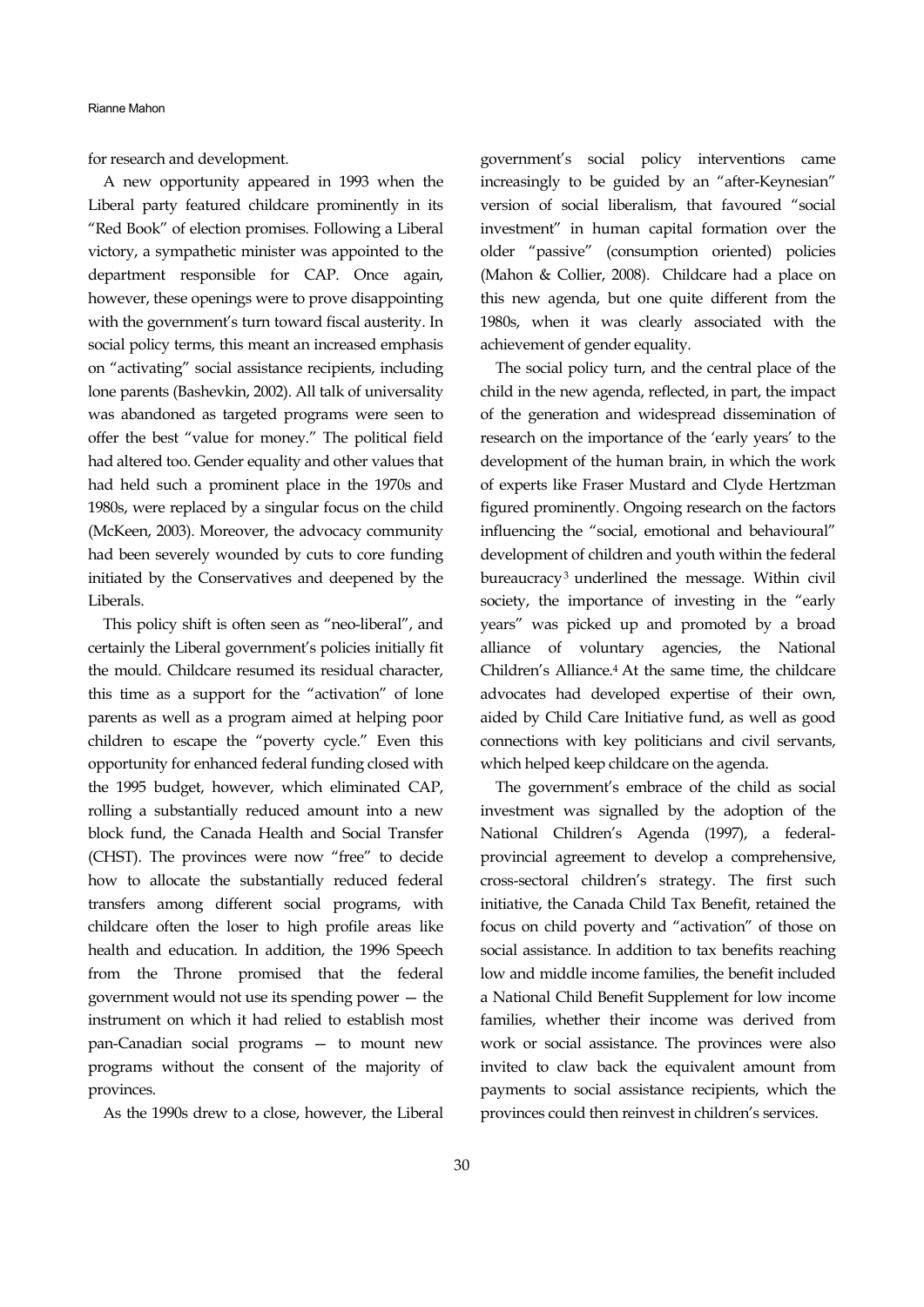The next initiative, the Early Childhood Development agreement, committed the federal government to transfer \$2.2 billion over the next five years, with the funds to be invested in any of four areas, including childcare. In these negotiations, the federal government backed off the requirement to invest in all areas, however, enabling some provinces, including the three largest, to invest nothing in childcare. The next agreement was more focused. The 2003 Multilateral Framework Agreement on Early Learning and Childcare committed \$1.05 billion in federal transfers to improve access to affordable and regulated early learning and childcare for children under six. The provinces/territories were not, however, required to invest matching funds, as they had been under CAP and were free to select from a broad menu of early learning and care programs and funding models, perpetuating the patchwork of provision.

Both agreements were also flawed by weak accountability requirements. While CAP had required the provinces to send detailed accounts to the federal government, the Early Child Development initiative only committed the provinces/territories to report progress in priority areas to their respective publics. The Multi-lateral Framework Agreement too lacked the means to require the provinces/territories to live up to their commitments. Instead of publicising underinvestment, the federal government resorted to quiet diplomacy to persuade under-investing jurisdictions to live up to their commitments (Kershaw, 2006). Despite these flaws, the OECD country report commented favourably on the "growing consultation and co-operation between the federal and provincial governments" leading to a "clearer focus on child development and learning" (2004, pp. 5-6).

*Starting Strong II*, which showed Canada's poor international ranking, was released when the federal government was poised to act. In fact, the background document prepared for the OECD, which detailed the flaws in Canada's ECEC, had

come into the hands of key Liberal advisors looking for a "big idea" as they prepared for the 2004 election. 5 Accordingly, the Liberals focused their campaign on the achievement of a pan-Canadian ECEC system based on the 'QUAD' (quality, universally inclusive, accessible, and developmental) principles and soon after the election moved to negotiate agreements with the provinces. By the end of 2005, agreements in principle had been negotiated with all ten provinces. All agreements referred to the QUAD principles and eight promised only to invest in regulated childcare. All made specific reference to inclusion of First Nations children and noted the need for appropriate ELCC programs for minority official language children, children with distinct cultural and linguistic backgrounds, and children with special needs. All indicated preparedness to exchange information with an eye to improving the system as a whole. Finally, the fact that Quebec was prepared to participate, represented a major shift in Canada-Quebec relations as Quebec had refused to be party to the three earlier agreements.

The QUAD agreements, however, had one critical flaw: they made provision for any government to terminate their involvement with one year's notice. Moreover, agreement on the need to establish a strong pan-Canadian ECEC system did not extend across all parties. Thus when a Conservative government was elected in January 2006, one of its first acts was to announce the termination of its involvement. Reflecting its neo-liberal, social conservative ideology, the Conservative government created the so-called universal child care benefit — a taxable benefit of \$100 a month for each child under six, which would cost the government \$2.4 billion per annum. The pre-tax amount for parents falls well short of the over \$500 monthly fee for children over 18 months. Moreover, the benefit offered the most to upper income families with a single breadwinner (Battle, Torjman, & Mendelson, 2006).

Nevertheless, the Conservative government was aware that funds were needed to encourage the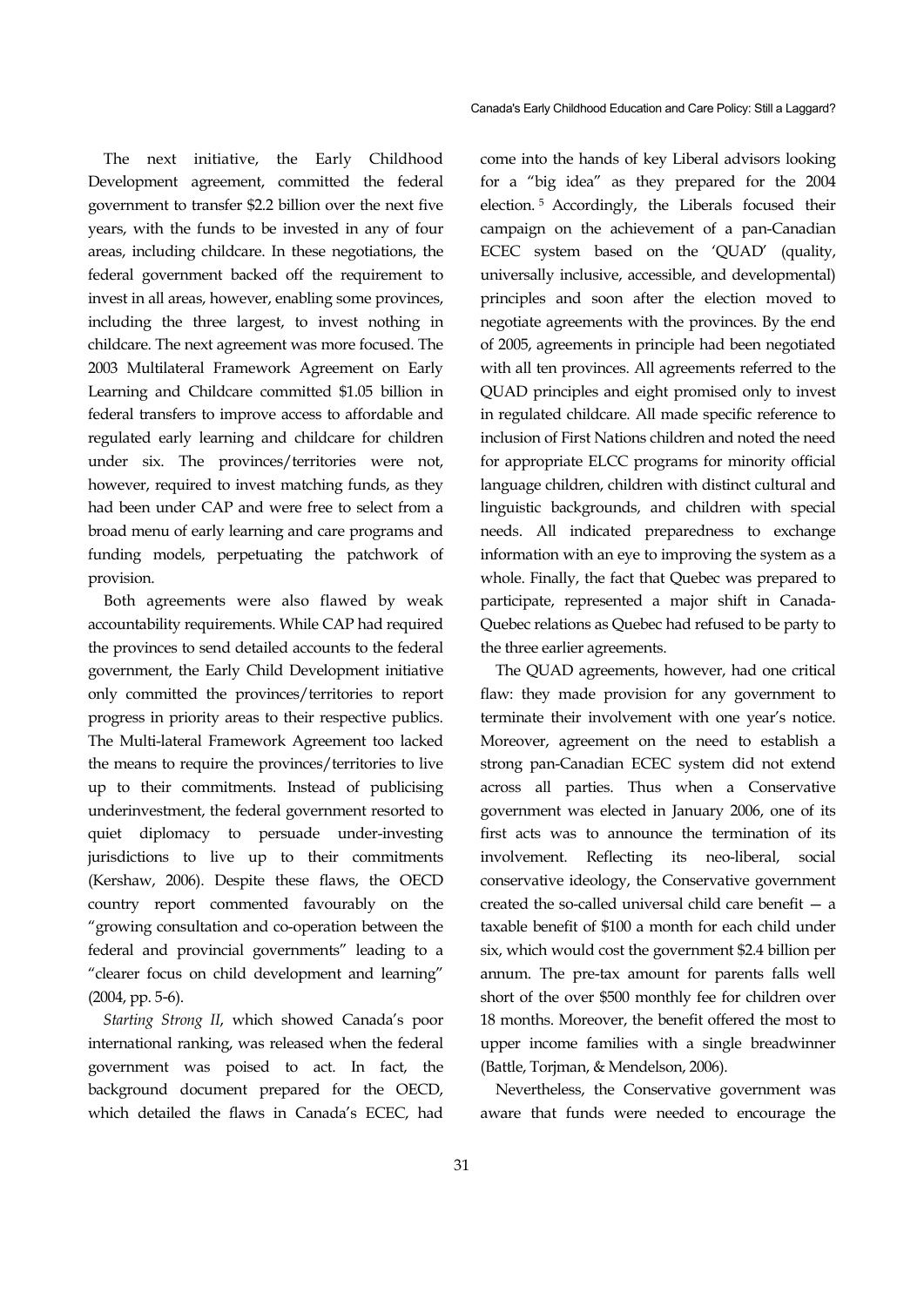#### Rianne Mahon

## Table 1.

|                              | % of Labour<br>force<br>participation<br>of mothers<br>with children<br>$0-2(2007)$ | % of Labour<br>force<br>participation<br>of mothers<br>with children<br>$3-5(2007)$ | Kindergarte<br>n provision<br>for 5 year<br>olds (2008) | % of children<br>0-5 for whom<br>there are<br>regulated<br>childcare<br>spaces (2008) | % of spaces<br>in regulated<br>childcare<br>centres<br>offered by<br>non-profit<br>providers<br>(2008) | Provincial<br>allocation<br>for each<br>regulated<br>childcare<br>space (2008) |
|------------------------------|-------------------------------------------------------------------------------------|-------------------------------------------------------------------------------------|---------------------------------------------------------|---------------------------------------------------------------------------------------|--------------------------------------------------------------------------------------------------------|--------------------------------------------------------------------------------|
| Canada                       | 69                                                                                  | 77                                                                                  |                                                         | 20.3                                                                                  |                                                                                                        |                                                                                |
| Newfoundland<br>and Labrador | 66                                                                                  | 74                                                                                  | Part day                                                | 17.3                                                                                  | 30                                                                                                     | \$3,323                                                                        |
| Prince Edward<br>Island      | 78                                                                                  | 85                                                                                  | Part day                                                | 41                                                                                    | 42                                                                                                     | \$1,407                                                                        |
| Nova Scotia                  | 71                                                                                  | 78                                                                                  | Full day                                                | 22.1                                                                                  | 50                                                                                                     | \$2,701                                                                        |
| New Brunswick                | 76                                                                                  | 77                                                                                  | Full day                                                | 19.9                                                                                  | 33                                                                                                     | \$1,692                                                                        |
| Quebec                       | 74                                                                                  | 80                                                                                  | Full day                                                | 25.0                                                                                  | 86                                                                                                     | \$4,691                                                                        |
| Ontario                      | 68                                                                                  | 79                                                                                  | Part day                                                | 19.6                                                                                  | 76                                                                                                     | \$3,040                                                                        |
| Manitoba                     | 66                                                                                  | 76                                                                                  | Part day                                                | 20.9                                                                                  | 95                                                                                                     | \$3,898                                                                        |
| Saskatchewan                 | 69                                                                                  | 73                                                                                  | Part day                                                | 9.1                                                                                   | 100                                                                                                    | \$5,138                                                                        |
| Alberta                      | 61                                                                                  | 77                                                                                  | Part day                                                | 17.4                                                                                  | 49                                                                                                     | \$1,429                                                                        |
| <b>British Columbia</b>      | 65                                                                                  | 71                                                                                  | Part day                                                | 18.3                                                                                  | 58                                                                                                     | \$2,476                                                                        |

*Snapshot of Canadian Childcare Provision, Canada and Provinces* 

*Note.* Data taken from *Early Childhood Education and Care in Canada 2008*, section on The Big Picture (CRRU, 2009)

expansion of childcare spaces. The initial proposal for its "child care spaces initiative" aimed to provide incentives for businesses, but consultation by federal officials with the various stakeholders and a report by the government-appointed advisory committee made it clear that business, while aware of the need for childcare, was not interested in taking an active part. The government then simply handed the \$250 million per annum over to the provinces. As a result of these changes, total federal transfers earmarked for childcare fell from a high of \$950 million in 2006−07 to \$600 million per annum in 2007−08 and 2008−09 (Beach et al, 2009, p. xxi) and the pace of childcare expansion dropped below the average achieved in the first five years of the decade.

#### **The Provincial Childcare Patchwork**

The history of weak federal leadership has left a patchwork of childcare across the country that does little to meet the needs of young children and their working parents. As the table below shows, the majority of mothers of young children across the country participate in the labour force, albeit with significant variation. The three Maritime provinces and Quebec have the highest labour force participation rates for mothers of the youngest, and above average too for children 3−5 in Canada's most populous province, Ontario. Nevertheless, full day kindergarten (part of the public school system) is available for five year olds only in three provinces while only Ontario offers part day kindergarten for all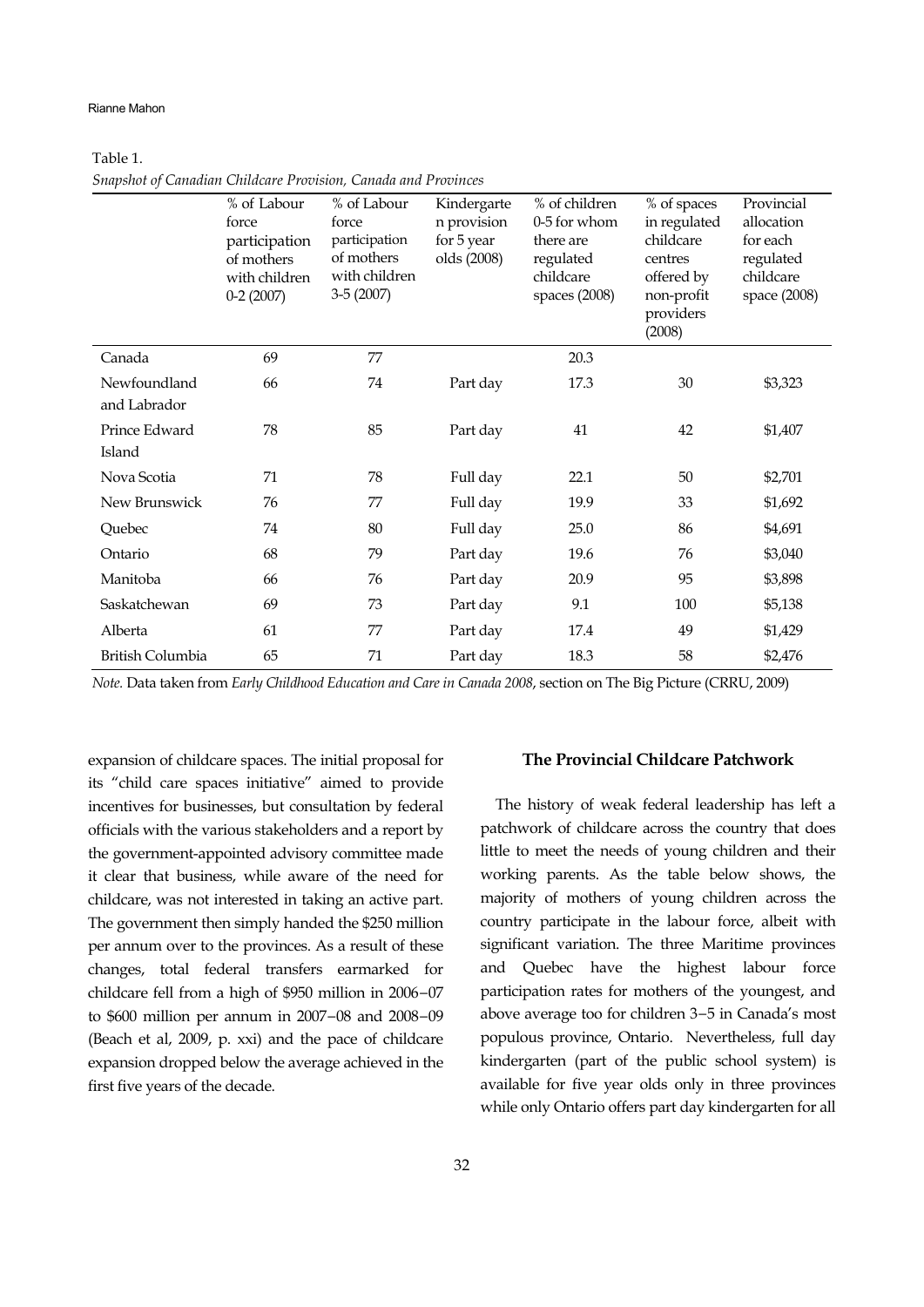four year olds who want it. The picture is worse with regard to access to regulated childcare spaces. No province provides enough spaces for all the children of working parents and six provinces, including the three richest ones (Ontario, Alberta and British Columbia) provide less than the Canadian average, with the prairie province of Saskatchewan well below average. The amounts invested per regulated childcare space vary substantially, and are especially low in Newfoundland, Prince Edward Island, New Brunswick and oil-rich Alberta. In terms of auspice, CAP provided some incentive for non-profit provision and the effects are clearly reflected in the data for six of the provinces. Nevertheless, for-profit provision is very high in Newfoundland and New Brunswick, and over fifty percent in Alberta and Prince Edward Island.

The OECD report did, however, note "the effort made by several provinces post 1996 to maintain early childhood services from their own revenues" and singled out in particular the province of Quebec (2004, p. 5). While in the late 1990s, Ontario and Alberta (both under neo-liberal governments) actually cut expenditures on childcare, Manitoba not only maintained but also expanded its support for ECEC. Between 1996 and 2007, 75,000 new spaces were added while salaries and benefits increased by 15%. In addition to providing operating, start up and social inclusion grants only to non-profit providers, Manitoba is the only province to have imposed a maximum fee. In 2002, it adopted a five year plan that prioritised increased salaries, recruitment, and training incentives, so it was well placed to enter into a bilateral agreement with the federal government in 2005. In 2008 — after the Conservative government had withdrawn from the agreement — it announced its new five year agenda, which included the creation of 6,500 new spaces; the conversion of surplus school space to childcare; the development of an age appropriate ECEC curriculum; increased training and access to service for diverse cultural communities including francophone Manitobans, Aboriginals and

33

immigrants. It also announced its intention to increase wages and benefits for staff by 20%.

The stellar example, however, is Quebec, the francophone province that had remained outside the Canada Child Benefit, Early Childhood development and Multi-lateral Framework agreements. As the OECD report hopefully noted, Quebec's experience "will be useful for Canada in developing a publicly managed, universal early childhood system" (OECD, 2004, p. 5). Quebec's innovations began in 1997 with the adoption of its "\$5 a day" (now \$7) childcare policy. With this came a commitment to adding 200,000 spaces, which it has achieved and plans to add 20,000 more by 2010. As of 1998 all school boards were required to provide out-of-school hours care for kindergarten and elementary school children where there is sufficient demand. As a result of these developments, Quebec has spaces for 36% of all children aged 0−12.

The policy also included the development of an age-appropriate early learning curriculum, a substantial improvement in wages and benefits, investments in training and the requirement that 2/3 of the staff in centres have postsecondary certificates in early childhood education. The increase in required staff qualifications was accompanied by an innovative in-service program. While family childcare providers continue to provide the majority of spaces, quality improvement and other supports were to be provided by the non-profit "centres de la petite enfance" (CEPs), the cornerstone of the new system. The original plan was also to phase out for-profit providers, but a change in government — from the social democratic Parti Québecois to the Liberals — in 2003 enabled the for-profit sector to expand. In addition, the Liberal government weakened the position of the CEP's in the system by removing them as the primary supports for family childcare. Instead, it created 165 new regional planning centres, although, the majority of these are run by CEPS (Beach, Friendly, Ferns, Prabhu, & Forer, 2009, p. 58). Finally, despite Quebec's impressive efforts to expand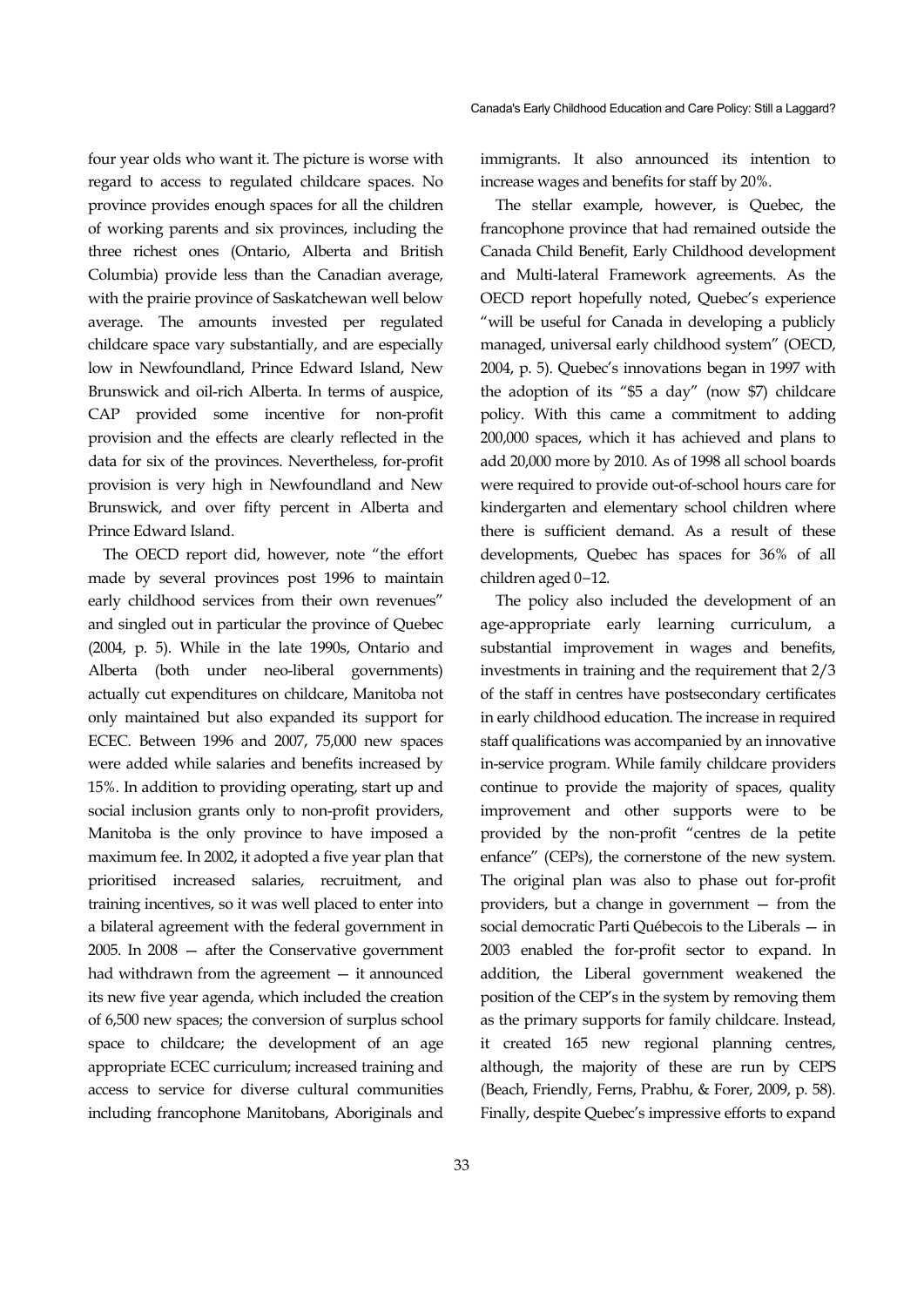#### Rianne Mahon

regulated childcare spaces, the majority of families have still to rely on other forms of care. In response to the resultant equity concerns, the Liberal government added a generous tax credit for those having to rely on (receipted) for-profit childcare outside the system.

In addition to ECEC specific measures, the Quebec government introduced a parental leave program that is substantially more generous than the federal government's. 6 The new plan offered a higher replacement rate, inclusion of the self-employed, and the setting aside 5 weeks as "daddy leave." In 2005, under pressure from the "pro-family" party, the Action Démocratique du Québec (ADQ), a universal family allowance scheme was also adopted. 7 The latter measure has not resulted in a drop in women's labour force participation rate as some feared, however. Quebec women's labour force participation has continued to rise — from 67% in 1995 to 80% in 2007 for those with children from 3–5, and from 61% to 74% for those with children 0−2 (Beach, Friendly, Ferns, Prabhu, & Forer, 2009, p. 199).

#### **Current Issues and Initiatives**

Although Quebec and Manitoba stand out for their efforts to establish a universal, high quality ECEC system, despite the federal Conservative government's termination of the important bilateral QUAD agreements and the consequent reduction of federal transfers earmarked for ECEC, ECEC-related issues remain on the agenda across the country. This section will focus on three sets of issues. The first pertains to the recruitment, improvement and retention of ECEC staff. The second highlights two concerns of particular import in Canada — minority language rights for francophones outside of Quebec 8 and access to culturally-appropriate ECEC for Aboriginal children. The third goes to the heart of ECEC  $-$  the need to integrate early childhood education, thusfar largely the preserve of public kindergartens, and care, long considered a (residual) service for working parents.

One of the OECD's recommendations to Canada was the improvement of recruitment levels and strengthening of in-staff training. In the aftermath of the termination of the QUAD agreements, the provinces and other stakeholders also made clear to federal officials that the Conservative government's intended focus on space creation was meaningless in the absence of measures to attract, retain and strengthen ECEC staff. The government's own advisory committee also recognised that "the current shortage of qualified childcare staff in Canada could seriously hamper efforts to expand the supply of spaces" (2007, p.22). Low wages, limited benefits and lack of career development opportunities contributed to high turnover rates, while also making it difficult to attract people to the field. The following table shows that salaries for ECEs remained well below provincial averages. In Alberta, New Brunswick, Newfoundland, Saskatchewan and Nova Scotia, the salaries for certified early childhood educators remain below 60% of average wages for women in their respective provinces. Prince Edward Island, Nova Scotia and Quebec also offer limited incentives for the acquisition of improved qualifications.

Most provinces have used a share of federal transfers to attract people to the field and to staunch the exit therefrom. Manitoba's progress on improving staff salaries is clear: ECE salaries in that provinces come closest to average salaries for women in that province (approximately 72%), though Quebec (69%) and Ontario (68%) come close. A number of provinces such as, Newfoundland, Nova Scotia, New Brunswick, and Ontario have on-going operating grants and quality improvement incentives designed to support wages and benefits. Thus for instance 75% of Nova Scotia's operating grant must be allocated to salaries and benefits, while its stabilisation grant requires at least 80% to be dedicated to salaries and up to 20% for benefits and professional development (Beach, Friendly, Ferns, Prabhu, & Forer, 2009, pp. 3- 34). In Quebec, where there is province-wide bargaining for CEP staff,<sup>9</sup> childcare workers and their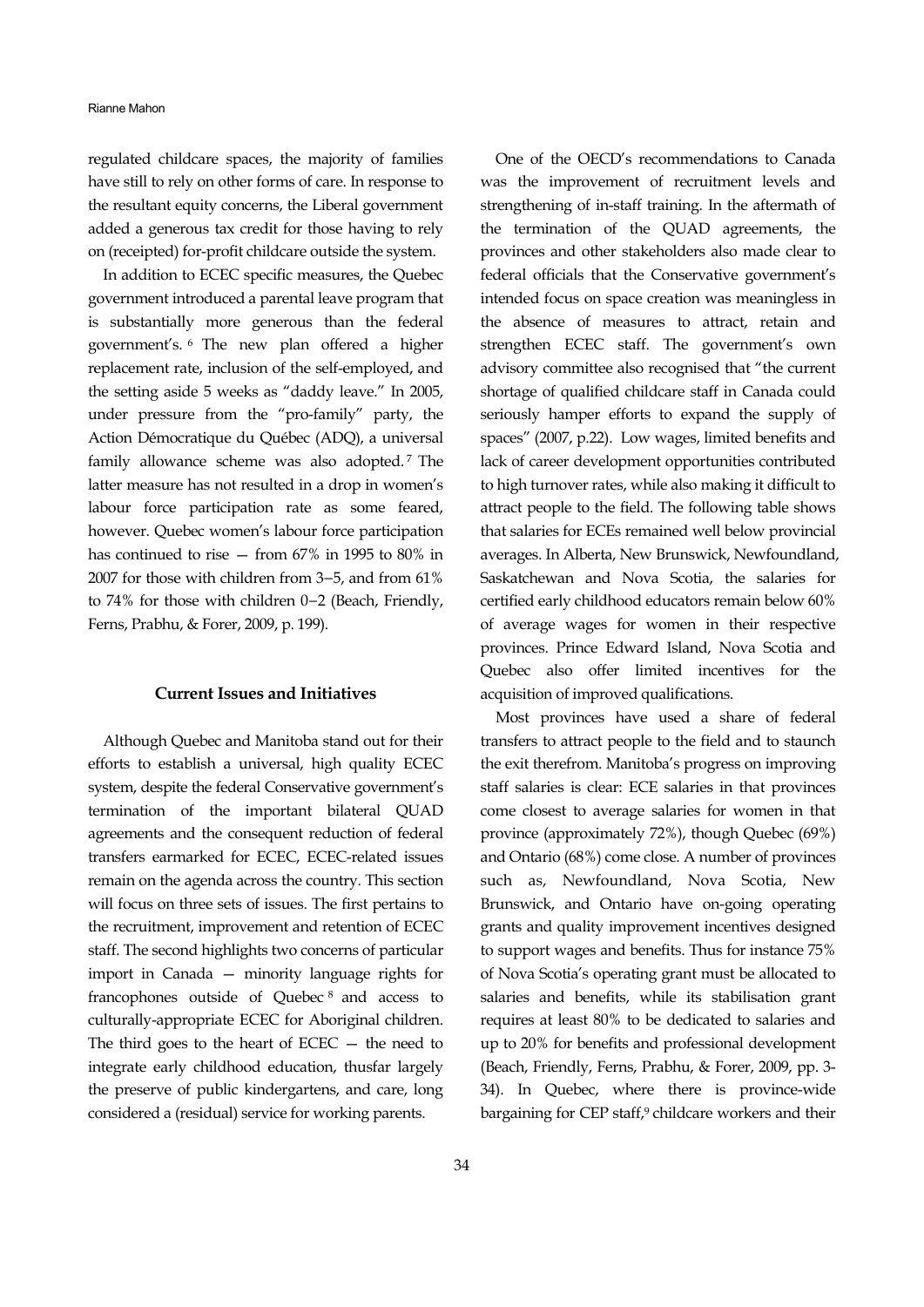| $\circ$<br>$\circ$   | J I                 |                      | גג                   |                       |
|----------------------|---------------------|----------------------|----------------------|-----------------------|
|                      | Average annual full | Average annual full  | Median annual        | Median annual         |
|                      | time full year wage | time, full year wage | salaries for centre- | salaries for centre-  |
|                      | rates 2008          | rates for women      | based full time full | based, full time full |
|                      |                     | 2008                 | year ECEC            | year certified ECEs   |
|                      |                     |                      | assistants 2005      | 2005                  |
| Newfoundland and     | \$43,368            | \$34,632             | \$15,884             | \$18,608              |
| Labrador             |                     |                      |                      |                       |
| Prince Edward Island | \$38,292.80         | \$34,299.2           | \$19,616             | \$21,970              |
| Nova Scotia          | \$40,185.6          | \$36,025.6           | \$20,060             | \$20,945              |
| New Brunswick        | \$40,185.6          | \$34,507.2           | \$17,429             | \$17,942              |
| Quebec               | \$45,718.4          | \$39,540.8           | \$26,240             | \$27,298              |
| Ontario              | \$51,001.6          | \$42,806.4           | \$27,199             | \$29,298              |
| Manitoba             | \$44,345.6          | \$38,272             | \$21,126             | \$27,420              |
| Saskatchewan         | \$47,028.8          | \$39,374.4           | \$19,193             | \$22,022              |
| Alberta              | \$54,704            | \$44,428.8           | \$18,774             | \$22,009              |
| British Columbia     | \$48,755.2          | \$41,558.4           | \$24,987             | \$26,145              |

#### Table 2

*Average annual wage rates by province and median annual salary levels for ECEC staff* 

*Note*. Data on average annual wage rates calculated by multiplying the average hourly wage by 2080 hours (www4.statcan.ca/101/cst01/labr69k-eng-htm). Data on median salaries for ECEC staff taken from *Early Childhood Education and Care in Canada 2008* (2009).

unions have also successfully fought for pay equity (Beach, Friendly, Ferns, Prabhu, & Forer, 2009, p. 65). Since the late 1980s, Ontario has offered wage supplements and in 2007, it established the first College of Early Childhood Educators — clear recognition of their professional status. At the same time, Ontario made grants available to cover training and associated costs for staff in licensed childcare.

In provinces where the salary gap between ECEs and the average for women workers is especially high, governments have launched new initiatives. Thus Newfoundland offers a bursary of \$5000 for those who have recently graduated from recognised ECE programs and worked for two years in a regulated program (Beach, Friendly, Ferns, Prabhu, & Forer, 2009, p. 12). Recent initiatives in Alberta and British Columbia suggest the depth of the staffing crisis in these provinces. In Alberta, with an unemployment

rate of only 3.4% in 2008 and the lowest ECE salaries relative to average provincial salaries for women (49%), centres were clearly facing a challenge in attracting and keeping ECEs. In response the government offered the following:

- A 60% increase in wage top-ups for staff in licensed centres participating in the provincial accreditation program;
- A new wage supplement of \$144 a month for staff in licensed out-of-school care programs, linked to participation in the accreditation program;
- Expansion of eligibility for a childcare staff attraction incentive allowance worth \$2,500 after one year for those entering the profession and \$5,000 for those returning to the field who have at least six months experience, after two years of employment in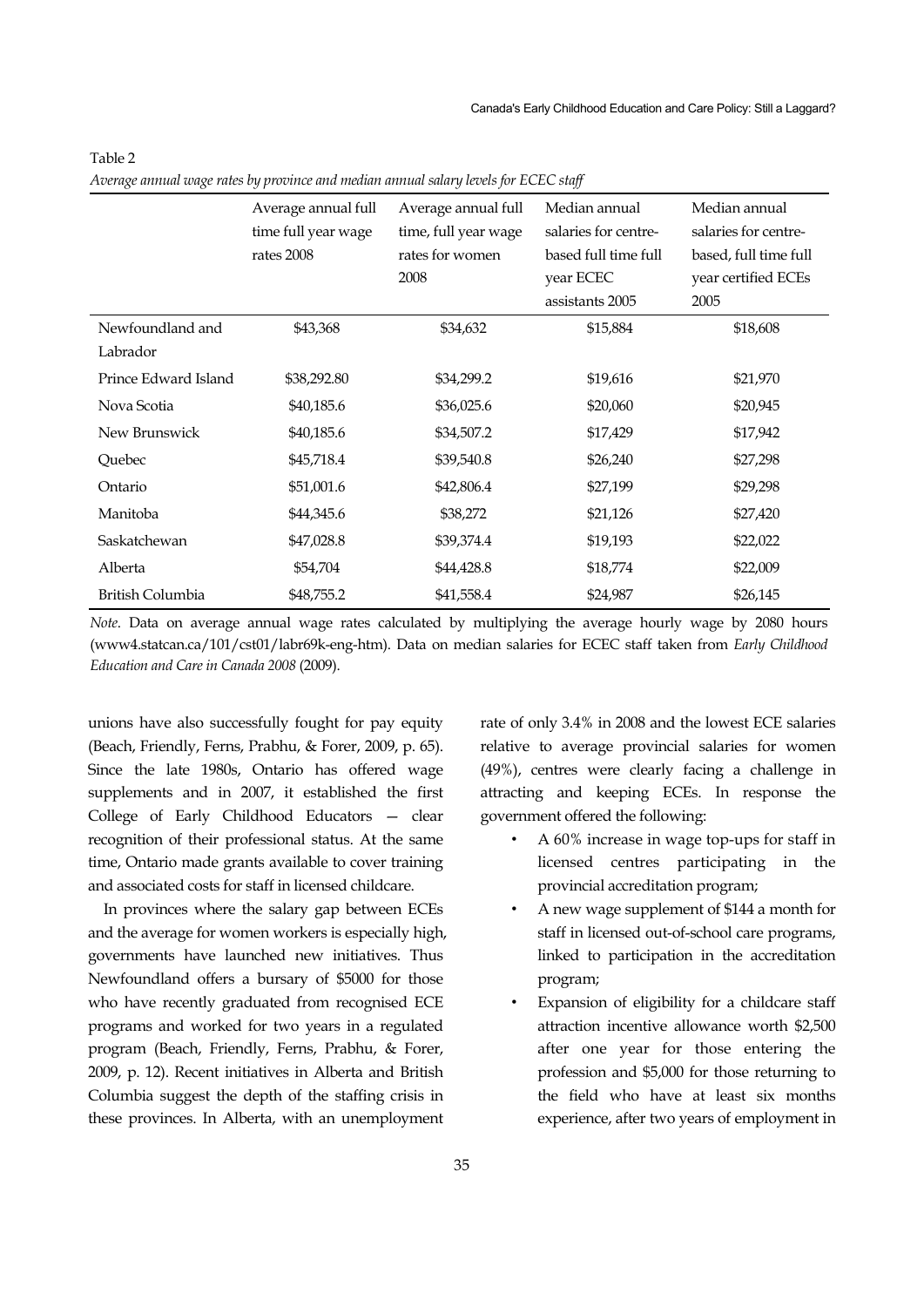the field;

- A new \$2,500 scholarship for high school students completing the child care orientation course who have enrolled in a post-secondary early childhood program;
- A free childcare orientation course online for those living in rural areas.10

British Columbia also began to offer generous incentives for people to enter the profession and to attract ECEs back, to the field (Beach, Friendly, Ferns, Prabhu, & Forer, 2009).

Section 23 of the Canadian Charter of Rights and Freedoms obliges the provinces to offer minority official language speakers education in their first language (Beach, Friendly, Ferns, Prabhu, & Forer, 2009, p. xxx). In support of this, Heritage Canada transfers funds to the provinces. As noted above, there are substantial concentrations of francophones in parts of New Brunswick and Ontario, as well as small, but significant, minorities in Prince Edward Island, Nova Scotia and Manitoba (Beach, Friendly, Ferns, Prabhu, & Forer, 2009, p. xxxi). For these communities, "the establishment of a range of francophone early childhood services as a way to promote linguistic, cultural and identity development during early childhood and to encourage enrolment in French schools constitutes the major goal…" (Beach, Friendly, Ferns, Prabhu, & Forer, 2009, p. xxxii).

New Brunswick has developed an ECEC curriculum for both language groups. Ontario, Nova Scotia, Manitoba and Saskatchewan offer four year old kindergarten for francophone students. Francophone school boards across the country are also playing an important role in supporting access to childcare in that language. For instance, the City of Toronto has contracted with the its francophone school boards to promote the expansion of French-language childcare programs, while the lone francophone school in St. John's, Newfoundland made provision for a childcare centre when planning the construction of the new school. Franco-Manitoban school board has taken a

particularly active role. Thus francophone schools are not only obliged to share resources with childcare centres but school principals are also required to sit on centre boards (Mahon, 2006, June, p.16).

The OECD report also drew attention to the "need to support and include Aboriginal children", coconstructed with First Nations groups (2004, p. 10). This is an extremely important issue. The fertility rate for Aboriginal Canadians (2.6) is significantly higher than that of non-Aboriginal children (Senate, 2009, p.51). Not surprisingly, therefore, Aboriginal children account for a higher (9%) of the 0-4 population than non-Aboriginal Canadians (5%) and this is projected to rise by 28% by 2012, in contrast to 1% for the Canadian population (Senate, 2009, p. 51). While there are Aboriginal populations in all parts of Canada, Aboriginal children account for as much as 8.1% of British Columbia's 0–9 population and 9.2% of Alberta's, rising to 30.5% and 36% in Saskatchewan and Manitoba respectively.11 Many, both on-reserve and in urban centres, live in poverty and come from educationally disadvantaged homes. And as the Senate report noted, "there are 257 First Nation communities without access to child care and many more communities do not have enough spaces to support even 20% of children from birth to six years of age" (2009, p. 54).

The Royal Commission on Aboriginal Peoples (1994−1996) helped to draw attention to the need for federal action to support Aboriginal children. The resulting First Nations, Inuit Child Care Initiative (1995) led to the creation of 462 sites across the country by 2006−2007 (Beach, Friendly, Ferns, Prabhu, & Forer, 2009, p. xxv). In 2002, the federal strategy on Early Childhood Development for First Nations and other Aboriginal Children led to the investment of \$350 million over five years in various early childhood development programs, including ECEC (Senate, 2009, p.52). Some provinces are also involved in funding on-reserve programs 12 and Ontario, Quebec, Manitoba, and British Columbia regulate onreserve childcare programs (Senate, 2009, p.58).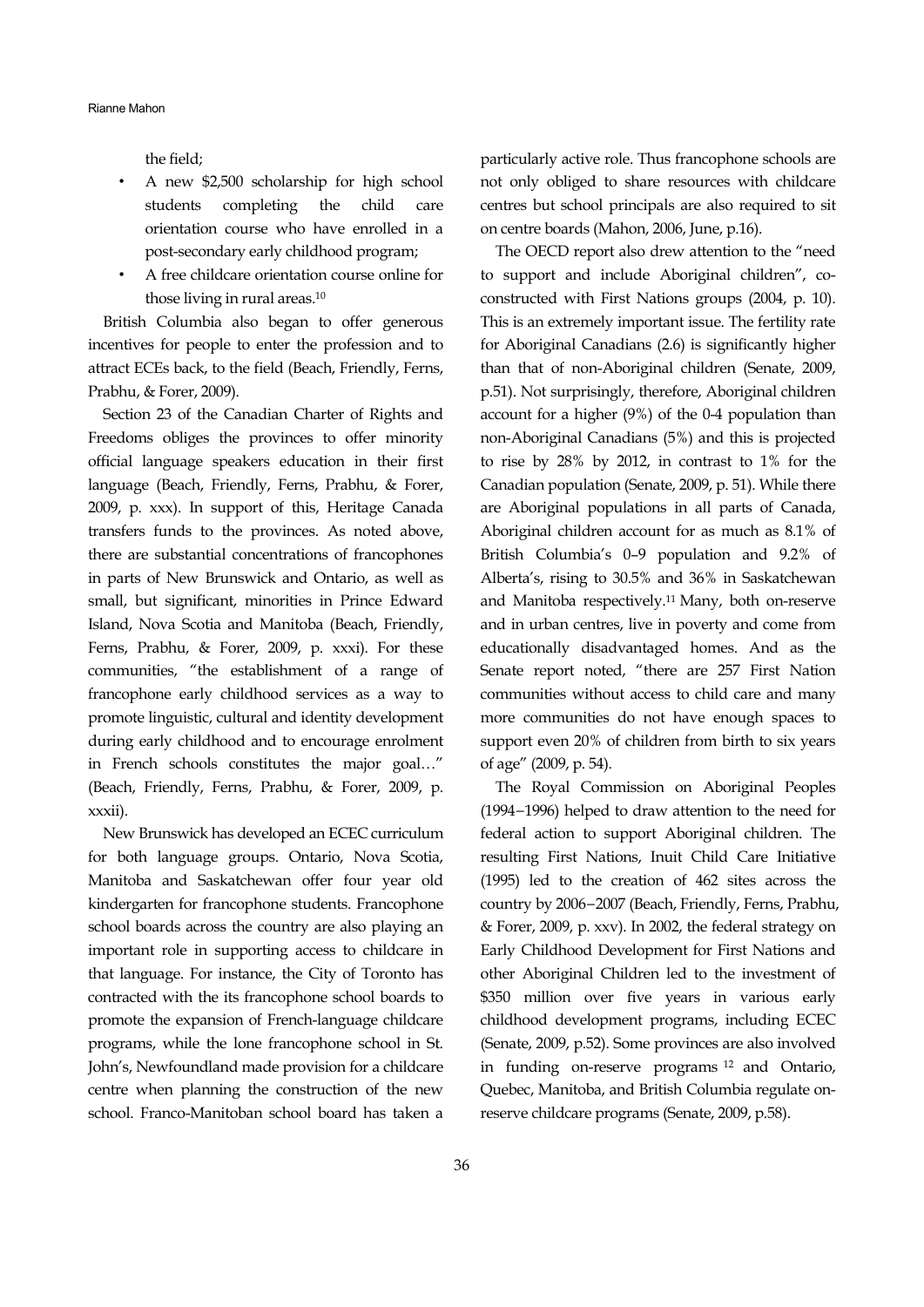The majority of Aboriginals no longer live on reserves, however (Beach, Friendly, Ferns, Prabhu, & Forer, 2009, p. xxiv). Many live in Canada's largest urban centres, especially the main cities in the western provinces. Some federal funding for offreserve Aboriginals is available through the Aboriginal Head Start in Urban Areas program. In many provinces, municipal school boards play an important role. Thus for instance, Toronto's school board offers language instruction in Ojibway in three of its schools and also includes a First Nations school offering kindergarten to 4 and 5 year olds. Winnipeg has several elementary schools strongly oriented to Aboriginal education, as do Saskatoon and Calgary (Mahon, 2006, June).

A key barrier to ECEC provision for Aboriginal Canadians, however, is the legacy of the residential schools:

The legacy of residential schools when children were removed from their parents and placed in institutions haunts Aboriginal communities. The residential school policy was designed to assimilate Aboriginal children into mainstream culture by denying them access to their language, culture and values….Consequently even new group programs for children, particularly those operated or influenced by non-Aboriginals, are often viewed with suspicion. (Senate, 2009, pp.52–53)

There are, however, some innovative programs designed to change this. For example the Meadow Lake Tribal Council for Northern Saskatchewan developed a curriculum integrating Aboriginal language, cultural practices and child care goals with the School of Child and Youth Care at the University of Victoria. That program now is being used by fifty five First Nations communities (Senate, 2009, p.122). Quebec has agreements delegating some legal authority over childcare to the Inuit, Cree and Kanawake Mohawk communities (Beach, Friendly, Ferns, Prabhu, & Forer, 2009, p. 58). Manitoba's new five year agenda includes training to service "diverse cultural communities" including Aboriginals. British

37

Columbia has provided funds to the British Columbia Aboriginal Child Care Society to develop culturally focused training and resource programs (Beach, Friendly, Ferns, Prabhu, & Forer, 2009, p. 130).

Perhaps the OECD's most important overall recommendation was to "build bridges between care and kindergarten, with the aim of integrating ECEC both at the ground level and policy and management levels" (OECD, 2004, p. 5). At the top, ECEC is only managed by the Ministry of Education in Saskatchewan, although childcare for school-aged (including kindergarten) children in Quebec is also the responsibility of the Ministry of Education. There are, however, a number of initiatives designed to foster greater integration. Thus Prince Edward Island's "Bridges" project (2006) brings together the Ministries of Education and Social Services with the Early Childhood Development Association to collaborate in the development of seamless support in the areas of curriculum development, program delivery and parental engagement (Beach, Friendly, Ferns, Prabhu, & Forer, 2009, p. 23). As part of its ten year strategy, New Brunswick has launched four pilot projects whereby non-profit boards are to support "neighbourhood hubs" in local schools offering full and part time childcare, parent and child drop in centres, immunization, and toy and resource lending libraries.

The most encompassing plan for is currently on the agenda in Ontario. In 2005 the province launched its "Best Start" program, which aimed to provide out-ofhours childcare for junior and senior kindergarten students and, in the longer run, wrap-around childcare for children from 2.5 to four at no cost to parents, with schools as the preferred site. Forty seven Best Start networks and 4 regional French language Best Start Networks were created to lead the planning and implementation at the local level. In 2007 the Liberal government appointed a special advisor to look into how to implement the program. The resulting Pascal report (2009) called on the province to turn schools into hubs of an integrated care system,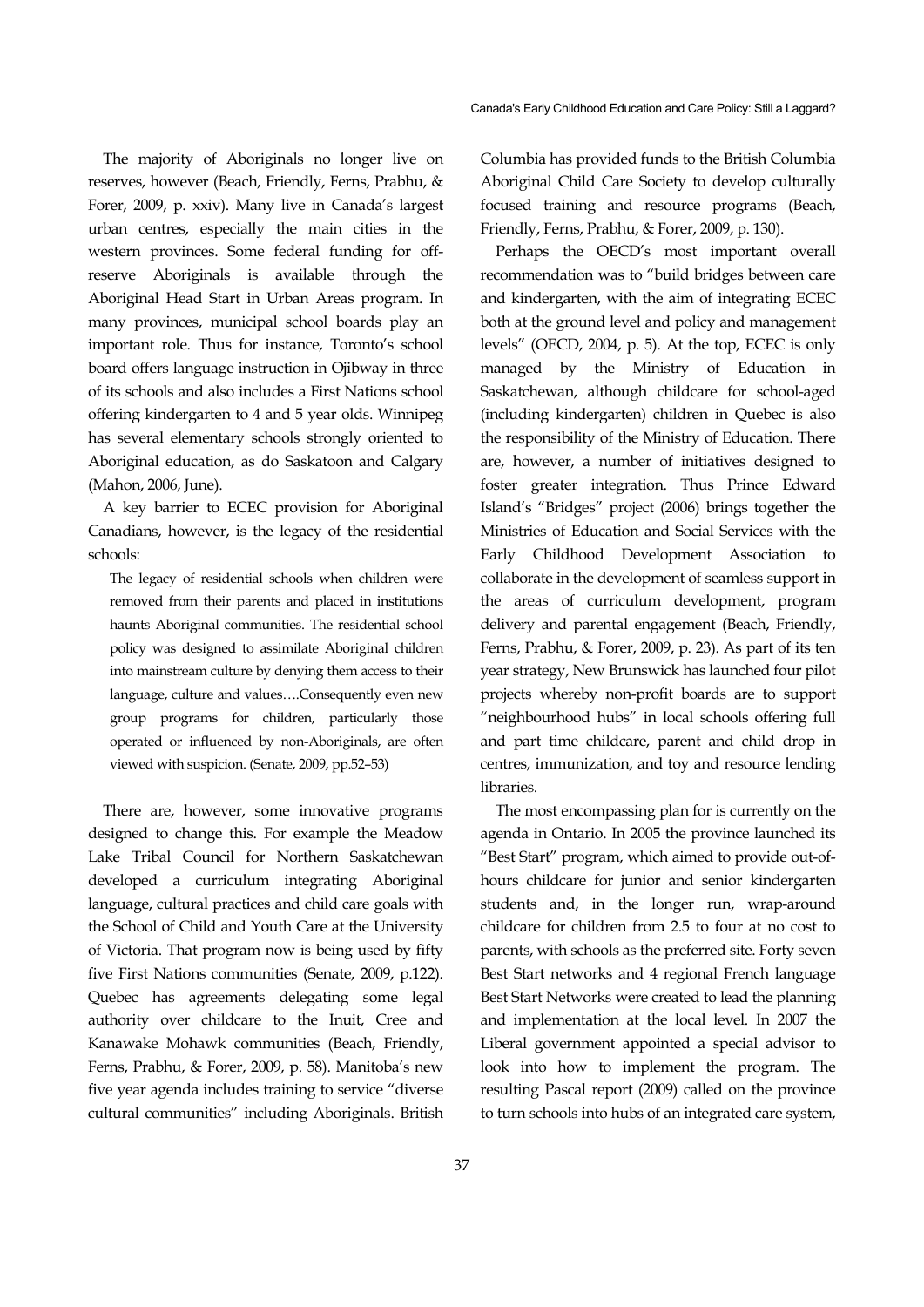offering full day kindergarten for 4 and 5 year olds provided by a team of certified teachers and EC educators; pre- and after school care for children 6–8; appropriate after school programs for children 9–12; and quality programs for children 0–4. In line with the OECD's emphasis on avoiding the "schoolification" of care, it also emphasized the importance of a play-based curriculum. While the fiscal problems resulting from the economic crisis-induced haemorrhaging of manufacturing jobs and, more specifically, opposition from the elementary teachers union to incorporation of ECEs into the system, raise questions about the government's willingness to fully implement the recommendations, there are grounds for cautious optimism (Radwanski, 2009).

## **Conclusions**

Canada's poor showing in the recent UNICEF benchmarking exercise can be attributed to its longstanding liberal-market orientation and the impediments to pan-Canadian reform imposed by federalism. Yet closer scrutiny reveals important initiatives. As we have seen, several provinces have taken important steps toward the creation of a universal, high quality ECEC system within their jurisdictions. Quebec has gone the farthest, but significant initiatives have been launched in other provinces, most notably Manitoba and Ontario. Nor is the issue dead at the federal scale. While true to its neo-liberal, social conservative ideology, the Conservative government remains deaf to the need for concerted federal engagement, the three opposition parties 13 have united around a private member's bill "to establish criteria and conditions in respect of funding for early learning and care".14 In addition, a Liberal-dominated Senate committee recently released its report which recommended the following:

• That the Prime Minster appoint a Minister of State for Children and Youth with

responsibility to work with provincial and territorial governments to advance the quality of early learning, parenting programs and childcare, as well as research on early childhood development and learning;

- The appointment of a National Advisory Council on Children — "to include parliamentarians, other stakeholders, community leaders and parents, with appropriate representation from Aboriginal communities" in order to advise on how best to support parents and advance the quality of ECEC;
- The government of Canada should call a series of meetings of federal, provincial and territorial ministers responsible for ECEC to establish a pan-Canadian framework for policies and programs supporting children and their families and create a federalprovincial-territorial council of ECEC ministers annually "to review Canada's progress with respect to other OECD countries and to share best practices in Canada";
- That the two levels of government, together with researchers, create "an adequately funded, robust system of data collection, evaluation and research" to support the development of appropriate curricula, program evaluation and child outcome measures (Senate, 2009, pp. 7-8).

What does this tell us about the "dead weight" of institutional path dependency? In other words, is the achievement of a comprehensive, universallyaccessible ECEC system possible in Canada, despite the liberal character of Canada's social policy regime and despite the impediments created by federalism?

There are strong underlying pressures for change. Women's labour force participation rates are high across the country, and not only among mothers of school-aged children. While parental leave insurance enables many parents (usually mothers, with the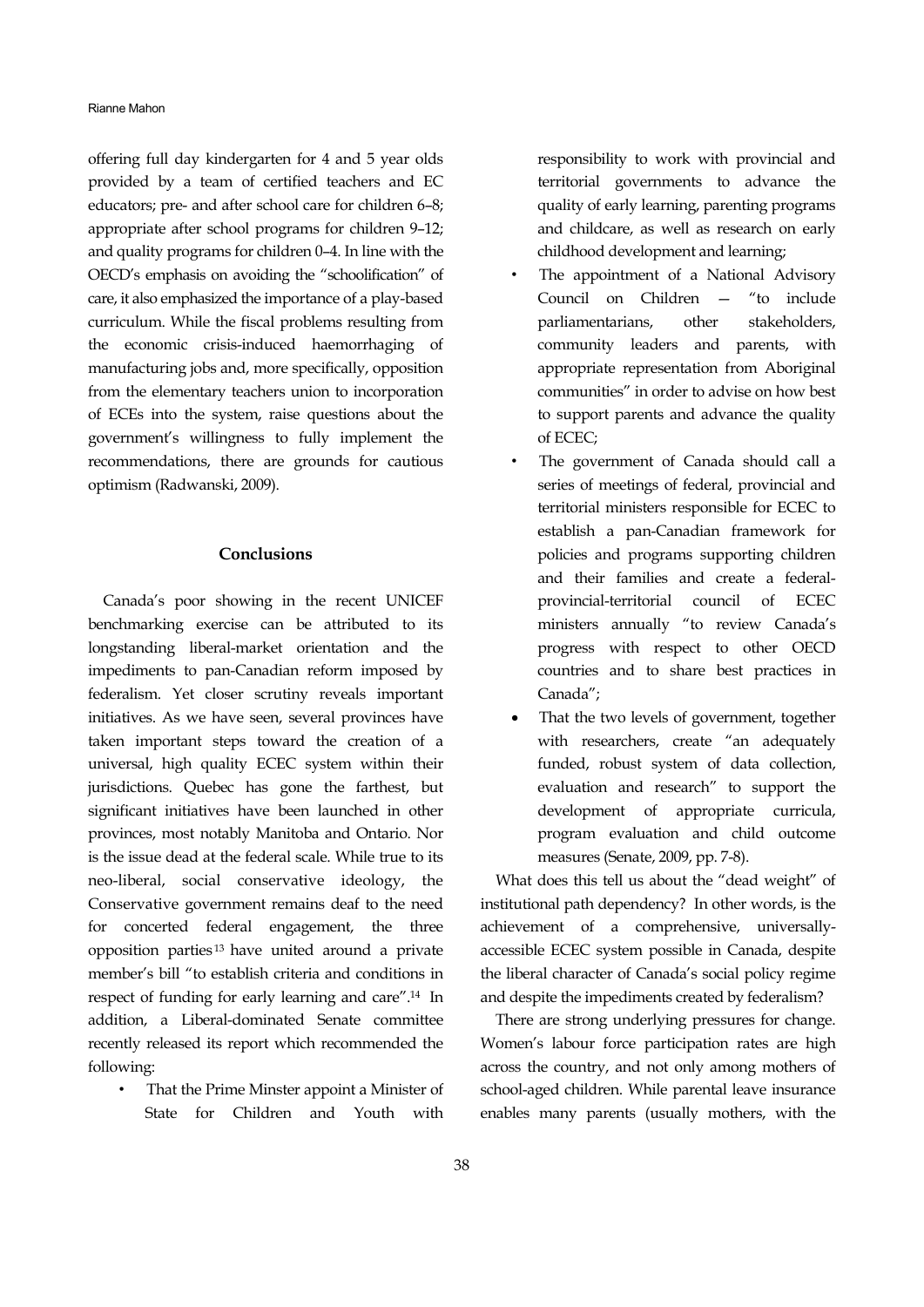partial exception of Quebec) to care for the very youngest children for as much as a year, non-parental care is needed by the majority of young Canadian children. As Beach et al note "of more that 70% of children with both parents or a single parent in the paid labour force, many or most were presumed to be in family childcare provided by an unregulated family childcare provider, an in-home caregiver or a relative for at least part of their parents' working hours" (2009, p. xi). In addition, Canada's fertility rate at 1.5 is substantially below replacement rate. Despite the fall in fertility, women's rising labour force participation rates together with immigration, which remains relatively high, have helped to maintain the proportion working age adults in the population as a whole. In 2003, nearly two-thirds of the population was of working age, while the proportion of senior citizens (13%) remained lower than that of children under fifteen (18%) (OECD, 2005, p. 37, Table 2.2).

"Needs" do not, however, speak for themselves: they need to make it onto the political agenda. Through its carefully documented studies and online data base, the Childcare Resource and Research Unit (CRRU) has helped to keep the need for childcare visible. Jenson's (2002, 2006) analysis of the Quebec case highlights the importance of a strong and influential women's movement active in civil society, the governing party and the bureaucracy. This is echoed by Collier's (2006) comparative analysis of childcare politics in Ontario and British Columbia. It also helps to explain the near-breakthrough at the federal scale in the 1980s (Mahon & Phillips, 2002; Mahon & Collier, 2009).

Yet political parties — or more importantly, their ideological orientation — play a critical role as it is they who form governments with the power to act. The advances made by Manitoba and Quebec can, in part, be attributed to the social democratic orientation of their governments — the New Democratic Party (NDP) in Manitoba and the Parti Québecois in Quebec. This explanation is consistent with the experience of British Columbia under previous social democratic governments and in Ontario<sup>15</sup> (McDonell, 1992), but the case of Saskatchewan, which has had social democratic governments in office for the greater part of the last four decades, serves as a reminder that social democratic governments do not necessarily make ECEC a priority.

Ideas, which affect how an issue is framed and thus the potential for constructing supportive alliances, are also important. In the 1980s, feminist activists and researchers and their allies in the state made the link between universally accessible childcare and gender equality. Like gender equality, ECEC as human capital formation has the potential to reach beyond the left, tapping into the important strand of social liberalism, which has resonance within the Liberal party. Social liberals, from John Stuart Mill to the architects of Canada's post-war social programs and more recently, Amartya Sen, accept a positive role for the state in providing all individuals equal opportunity to develop their capabilities (Mahon, 2008).

ECEC can be seen in this light. As the Pascal report noted, an integrated universal ECEC system is needed to "ensure all Ontario children have an evenhanded opportunity to succeed in school, become lifelong learners and pursue their dreams" (2009, p. 2). Experts like Fraser Mustard have played an important role here, spreading the message that investment in early childhood, including universal ECEC, is important at the federal scale and across the country. In Quebec, child development experts also helped pave the way for Quebec's breakthrough. As Jenson notes, experts like Camil Bouchard often provided "the glue that held all the parts together" (2002, p. 319). ECEC as a wise social investment also has resonance the business community. Thus, the Business Council of British Columbia commissioned a study of early childhood investment by Clyde Hertzman's research group, the Human Learning Partnership. The report, *15 by 15: a comprehensive policy framework for early childhood investment in British Columbia*, <sup>16</sup> made the case that "governments,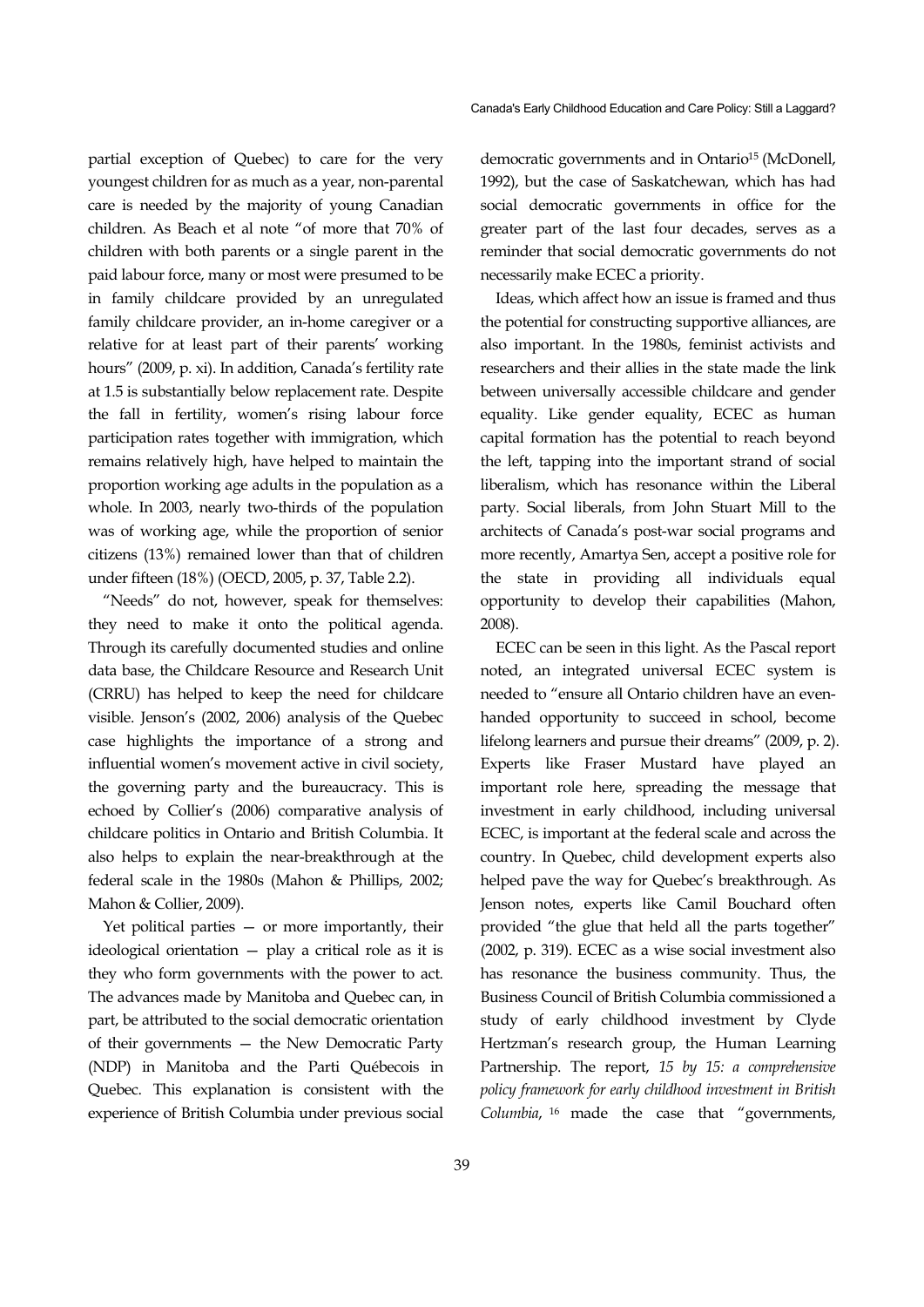Rianne Mahon

business, bankers and citizens have 10 times as much reason to worry about the early childhood vulnerability debt as we have reason to worry about the fiscal debt" (2009, p.1). While the emphasis here was on the "business case" for universal ECEC, gender equality was not forgotten. Thus the report argued that "society confronts a serious care gap, which requires a public policy response that equitably supports both mothers and fathers to care and earn" (2009, p.79). As a consequence it argued for the introduction of a "daddy quota" in parental leave and for the redefinition of full time work to 30-35 hours, giving both parents more time to care.17

In other words, even in "liberal" countries like Canada, there is room to frame the issue in such a way that new alliances of sufficient breadth to make a breakthrough can be constructed around the need for universal ECEC.

### **References**

- Bashevkin, S. (2002). *Welfare hot buttons: Women, work, and social policy reform*. Toronto, Canada: University of Toronto Press.
- Battle, K., Torjman, S., & Mendelson, M. (2006, May). *More than a name change: The universal child care benefit.* Ottawa, Canada: Caledon Institute of Social Policy.
- Beach, J., Friendly, M., Ferns, C., Prabhu, N., & Forer, B. (2009). *Early childhood education and care in Canada 2008*. Toronto, Canada: Childcare Resource and Research Unit.
- Bennet, J., & Tayler, C. P. (2006). *Starting strong II early childhood education and care.* Paris: OECD Publications.
- Cooke, K. (1986). *Report of the Cooke task force on child care*. Ottawa, Canada: Status of Women Canada.
- Collier, C. (2006). *Governments and women's movements: Explaining child care and anti-violence policies in Ontario and British Columbia*. Unpublished doctoral dissertation, University of Toronto,

Canada.

- Esping-Andersen, G. (1999). *Social foundations of postindustrial economies.* Oxford, UK: Oxford University Press.
- Jenson, J. (2002). Against the current: Child care and family policy in Quebec. In S. Michel & R. Mahon (Eds.), *Child care policy at the crossroads: Gender and welfare state restructuring* (pp.309-332). New York: Routledge.
- Jenson, J. (2006, May). *Rolling out or back tracking on Quebec's child care system? Ideology matters*. Paper presented at the annual meetings of the Canadian Political Science Association, York University, Canada.
- Kershaw, P. (2006). Weather vane federalism: Reconsidering federal social policy leadership. *Canadian Public Administration, 49*(2), 196-219.
- Kershaw, P., Anderson, L., Warburton, B., & Hertzman, C. (2009). *15 by 15: A comprehensive policy framework for early childhood investment in British Columbia.* Vancouver, Canada: Human Learning Partnership, University of British Columbia.
- Mahon, R. (2006, June). *Learning from each other: Early learning and child care in 11 Canadian cities.* Toronto, Canada: City of Toronto.
- Mahon, R. (2008). Varieties of liberalism: Canadian social policy from the 'golden age' to the present. *Social Policy and Administration, 42*(4), 342-361.
- Mahon, R., & Collier, C. (2008). One step forward, two steps back: Child care from Martin to Harper. In A. M. Maslove (Ed.), *How Ottawa spends 2008- 2009: A more orderly federalism*? (pp.110-132). Montreal, Canada: McGill-Queens University Press.
- Mahon, R., & Collier, C. (2009). Navigating the shoals of Canadian federalism: Child care advocacy. In M. Haussman, M. Sawer, & J. Vickers (Eds.), *Manuscript prepared for Gender and Multi-Level Governance*. Surrey, UK: Ashgate.
- Mahon, R., & Phillips, S. (2002). Dual-earner families caught in a liberal welfare regime?: The politics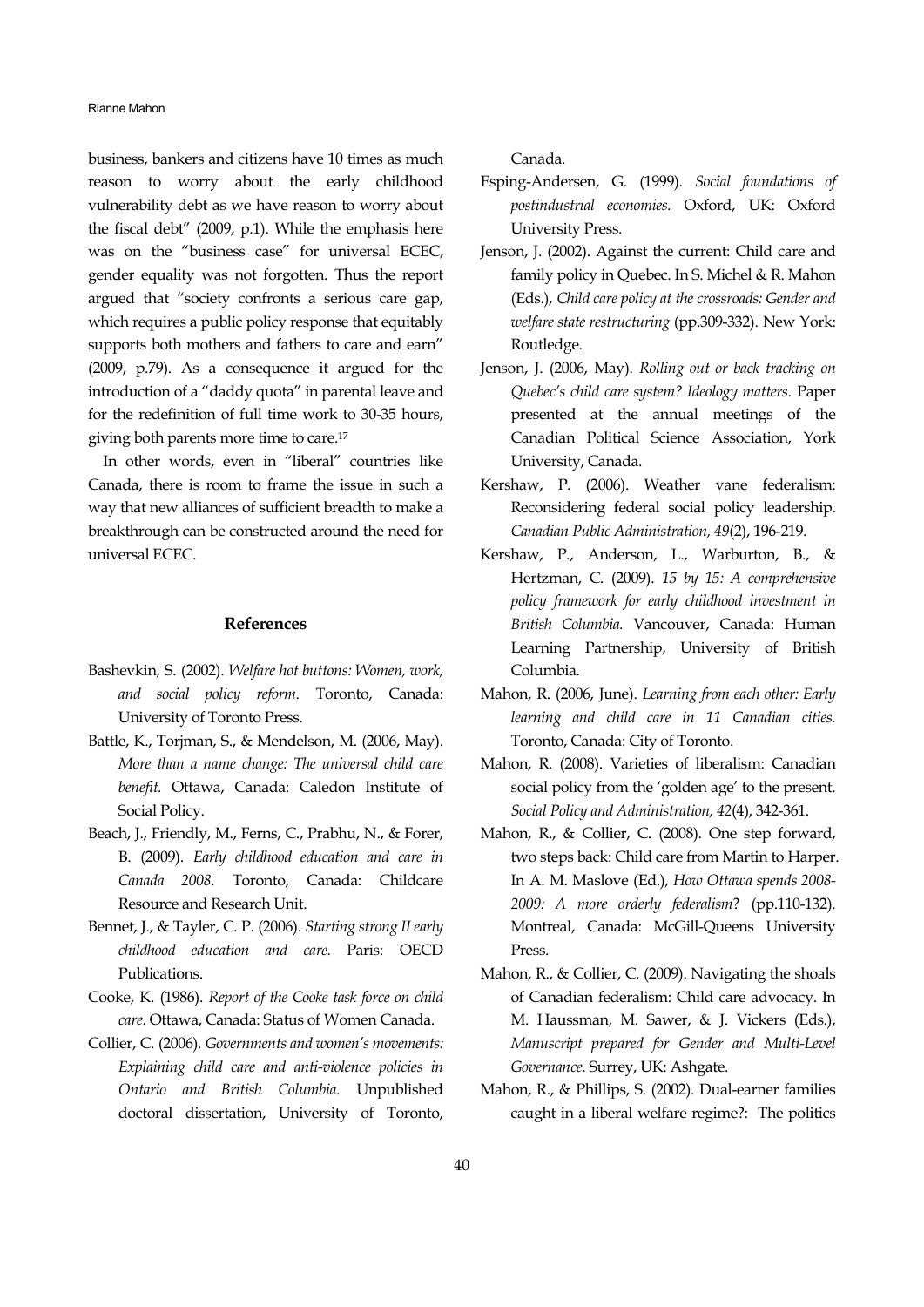of child care in Canada. In S. Michel & R. Mahon (Eds.), *Child care policy at the crossroads: Gender and welfare state restructuring* (pp.191-218). New York: Routledge.

- McDonell, L. (1992). An historical overview of child care in British Columbia: Day care, for better and for worse. In A. R. Pence (Ed.), *Canadian child care in context: Vol. 1. Perspectives from the provinces and territories*. Ottawa, Canada: Statistics Canada and Health and Welfare Canada.
- McKeen, W. (2003). *Money in their own name: The feminist voice in poverty debate in Canada, 1970-1995.*  Toronto, Canada: University of Toronto Press.
- Ministerial Advisory Committee on the Government of Canada's Child Care Spaces Initiative. (2007, January). *Supporting Canadian children and families: Addressing the gap between the supply and demand for high quality child care.* Canada: the Minister of Human Resources and Social Development of Canada.
- Myles, J. (1998). How to design a 'liberal' welfare state: A comparison of Canada and the United States. *Social Policy and Administration, 32*(4), 341- 64.
- O'Connor, J. S., Orloff, A. S., & Shaver, S. (1999). *States, markets, families: Gender, liberalism and social policy in Australia, Canada, Great Britain and the United States.* Cambridge, UK: Cambridge University Press.
- OECD. (2004). *Early childhood education and care: Canada country report.* Paris: Author.
- OECD. (2005). *Babies and bosses-Reconciling work and family life (Vol. 4): Canada, Finland, Sweden and the United Kingdom*. Paris: Author.
- Pascal, C. E. (2009). *With our best future in mind: Implementing early learning in Ontario.* Ontario, Canada: Queen's Printer.
- Peng, I. (2009). Social investment policy in Korea. In R. Mahon & F. Robinson (Eds.), *Global political economy of care: Integrating ethics and social politics.*  Manuscript submitted for publication, Canada: University of British Columbia Press.
- Prentice, S. (1993). *Militant mothers in domestic times: Toronto's postwar childcare struggle.* Unpublished doctoral dissertation, York University, Toronto, Canada.
- Radwanski, A. (2009, September 25). A little learning is a dangerous thing. *Globe and Mail*. Retrieved October, 10, 2009, from http://action.web.ca/ home/crru/rsrcs\_crru\_full.shtml?x=127415
- Royal Commission on Equality in Employment. (1984). *Report of the commission on equality in employment.* Ottawa, Canada: Minister of Supply and Services Canada.
- Standing Senate Committee on Social Affairs, Science and Technology. (2009, April). *Early childhood education and care: Next steps*. Retrieved October 10, 2009 from http://www.parl.gc.ca/40/2/ parlbus/commbus/senate/com-e/soci-e/rep-e/ rep 05 apr09-e.pdf
- Teghtsoonian, K. (1993). Neo-conservative ideology and opposition to federal regulation of child care services in the United States and Canada. *Canadian Journal of Political Science, 36*(1), 97-122.
- UNICEF Innocenti Research Center. (2008). *The* c*hild care transition: A league table of early childhood education and care in economically advanced countries.* Florence, Italy: Author.

1

<sup>1</sup> Various provinces had begun to implement mothers' allowances in the interwar period but it was not until the passage of CAP that the federal government recognized this right and began to cost-share social assistance with the provinces.

<sup>2</sup> The sixties in Canada as in many other Western countries was a decade marked by the ascendancy of the New Left and second wave feminism. It also witnessed the emergence of a social democratic party, the New Democratic Party, which was sufficiently strong by the early 1970s to push the minority Liberal government toward the centre-left. It was also in this era that the federal government began to provide core funding for groups, the National Action Committee on